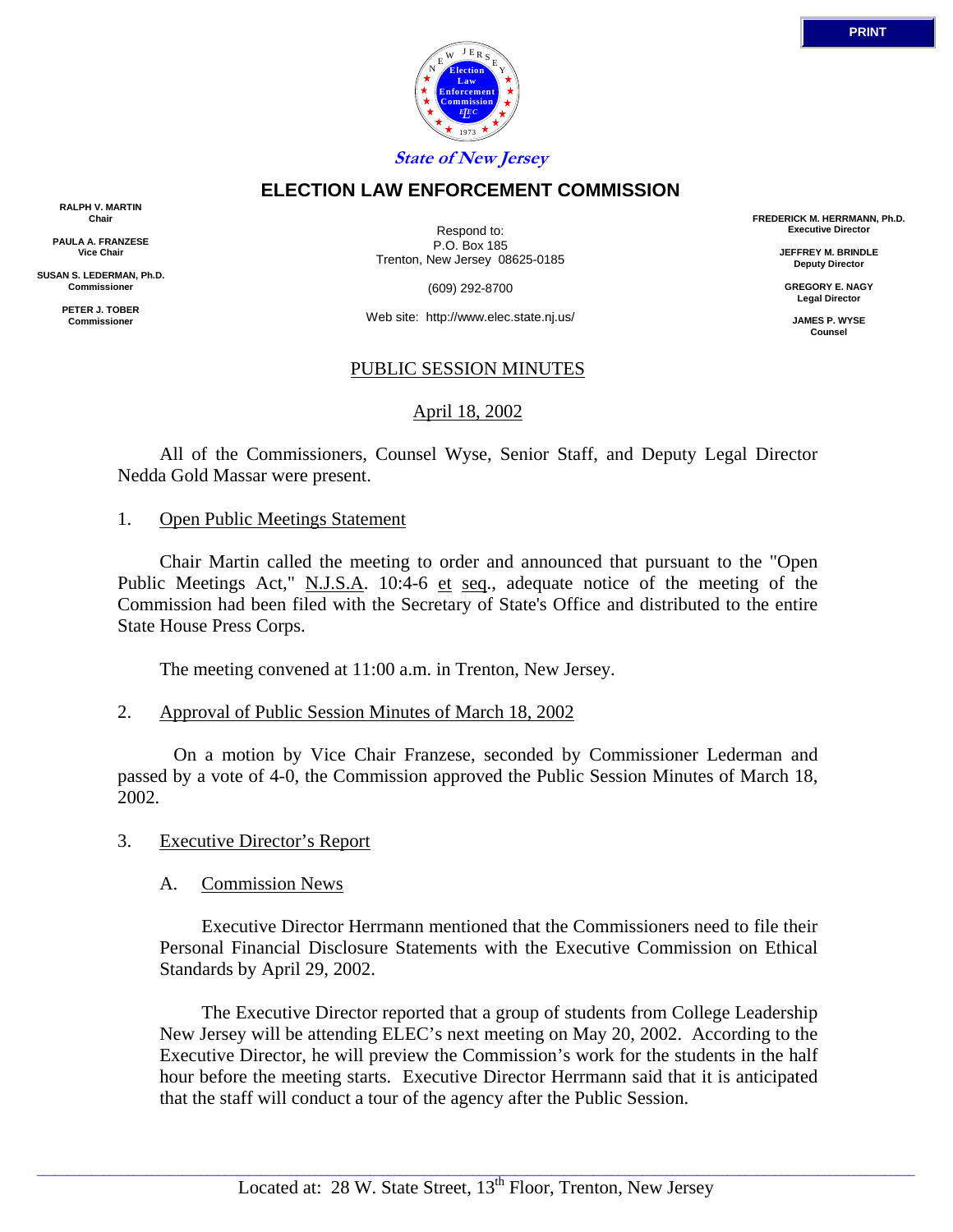#### B. Staff Activities

 Executive Director Herrmann announced that the president and the chair of the publications committee of the Council on Governmental Ethics Laws (COGEL) have encouraged him to produce a fifth edition of the COGEL Campaign Financing and Lobbying Bibliography. He added that he has begun work and hopes to complete it this summer. The Executive Director noted that the Bibliography has been a joint publication of COGEL and ELEC for over a decade.

 Executive Director Herrmann advised the Commission that pursuant to Executive Order number 10, the staff has reviewed ELEC's Code of Ethics to insure the strictest conformity with the Conflict of Interest Law. He stated that it was determined that no changes were needed at this time.

 According to Executive Director Herrmann, he could not attend the March 24, 2002 Editorial Board Meeting of Public Integrity held at the American Society for Public Administration's Annual Convention in Phoenix, Arizona because of budgetary restraints. The Executive Director added, however, that the COGEL president shared with the Board his suggestion that pages be reserved in each issue of the journal for advertising and marketing by the publication's four cosponsors, one of which is COGEL. He said that the suggestion was readily adopted.

## C. Budget

 Executive Director Herrmann reported that the Governor's recommended FY-2003 budget for ELEC is \$2.8 million or about 5 percent less than the adjusted budget for FY-2002. He informed the Commission that this percentage reduction is the same cut as other governmental subdivisions received. According to the Executive Director, the Commission lost the entire amount from its equipment account (\$360,000) in funding that was to be used for ongoing computer initiatives. He added that combined with last year's reduction in that account, ELEC has lost about \$750,000 of computer money. Executive Director Herrmann said that consequently the Commission will have to review very carefully any new additions to its workload that impact computer capabilities.

## D. Annual Report

 The Executive Director reported that staff has completed a draft of the Annual Report for 2001. Executive Director Herrmann noted that it needs to be submitted to the Legislature by May  $1<sup>st</sup>$ . Executive Director Herrmann advised the Commission that Deputy Director Brindle was the Project Director. He added that the Section Directors and he did a great job putting the report together. Executive Director Herrmann added that Administrative Assistant Elbia Zeppetelli did her usual fine job with word processing and desktop publishing.

 On a motion by Vice Chair Franzese, seconded by Commissioner Lederman and passed by a vote of 4-0, the Commission approved publication of the 2001 Annual Report.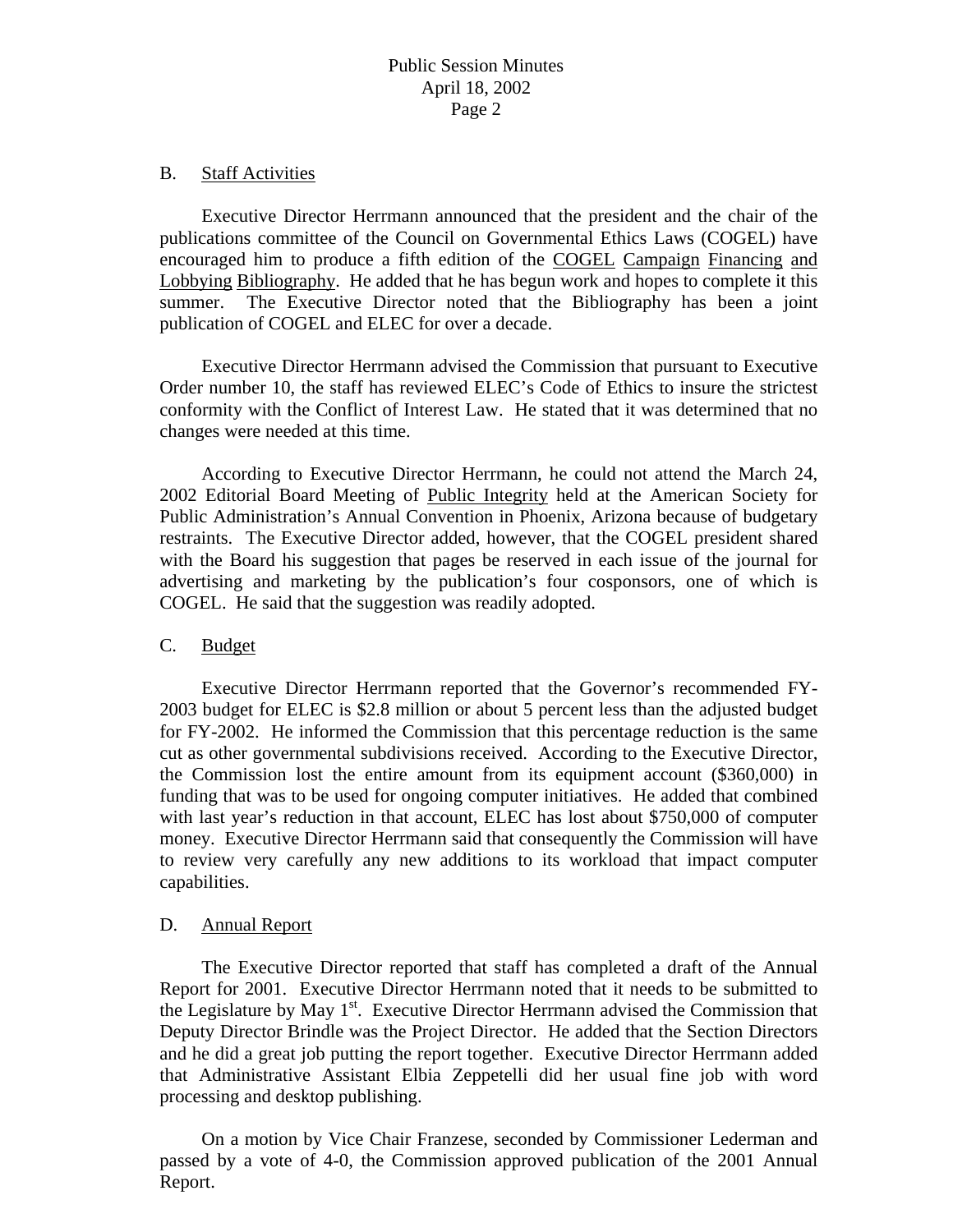# Public Session Minutes April 18, 2002 Page 3

## E. Summer Meeting Schedule

 May 20, 2002, at 11:00 a.m. in Trenton; June 20, 2002, at 11:00 a.m. in Trenton; and July 17, 2002, at 11:00 a.m. in Trenton.

#### 4. Gubernatorial Public Financing Hearing

 A court reporter was present to record the Gubernatorial Public Financing Hearing. The transcript will be available to the public upon request. The following individuals offered testimony:

- William Schluter, 2001 Gubernatorial Candidate;
- $\bullet$  Harry Pozycki, Chair, New Jersey Common Cause;
- Sandra Matsen, League of Women Voters of New Jersey;
- Craig Holman, Brennan Center, New York University;
- Ingrid Reed, Eagleton Institute, Rutgers—The State University; and,
- Dena Mottola, New Jersey Public Interest Research Group.

### 5. Amendments to Public Disclosure Guideliness

 Legal Director Nagy explained the staff recommendation to adjust the Commission "Guidelines on Public Disclosure of Commission Documents" to reduce the time periods for release of complaints, final decisions, and letters of correction to conform with the seven-day release mandate contained in recently enacted public records legislation. The existing guidelines currently set a minimum 30-day period after mailing for public release of Complaints, a 30-day period after mailing for releases of letters of correction, and a 15-day period after the mailing for release of Final Decisions. The proposed changes are detailed in a memorandum from Gregory E. Nagy, Legal Director to Frederick M. Herrmann, Ph.D., Executive Director, dated April 9, 2002.

 On a motion by Commissioner Lederman, seconded by Vice Chair Franzese and passed by a vote of 4-0, the Commission approved the staff recommendation.

## 6. Resolution to go into Executive Session

 On a motion by Commissioner Lederman, seconded by Commissioner Tober and passed by a vote of 4-0, the Commission resolved to go into Executive Session to discuss the following matters which will become public as follows:

A. Final Decision Recommendations in violation proceedings which will not become public. However, the Final Decisions resulting from those recommendations will become public not later than seven business days after mailing to the named respondents.